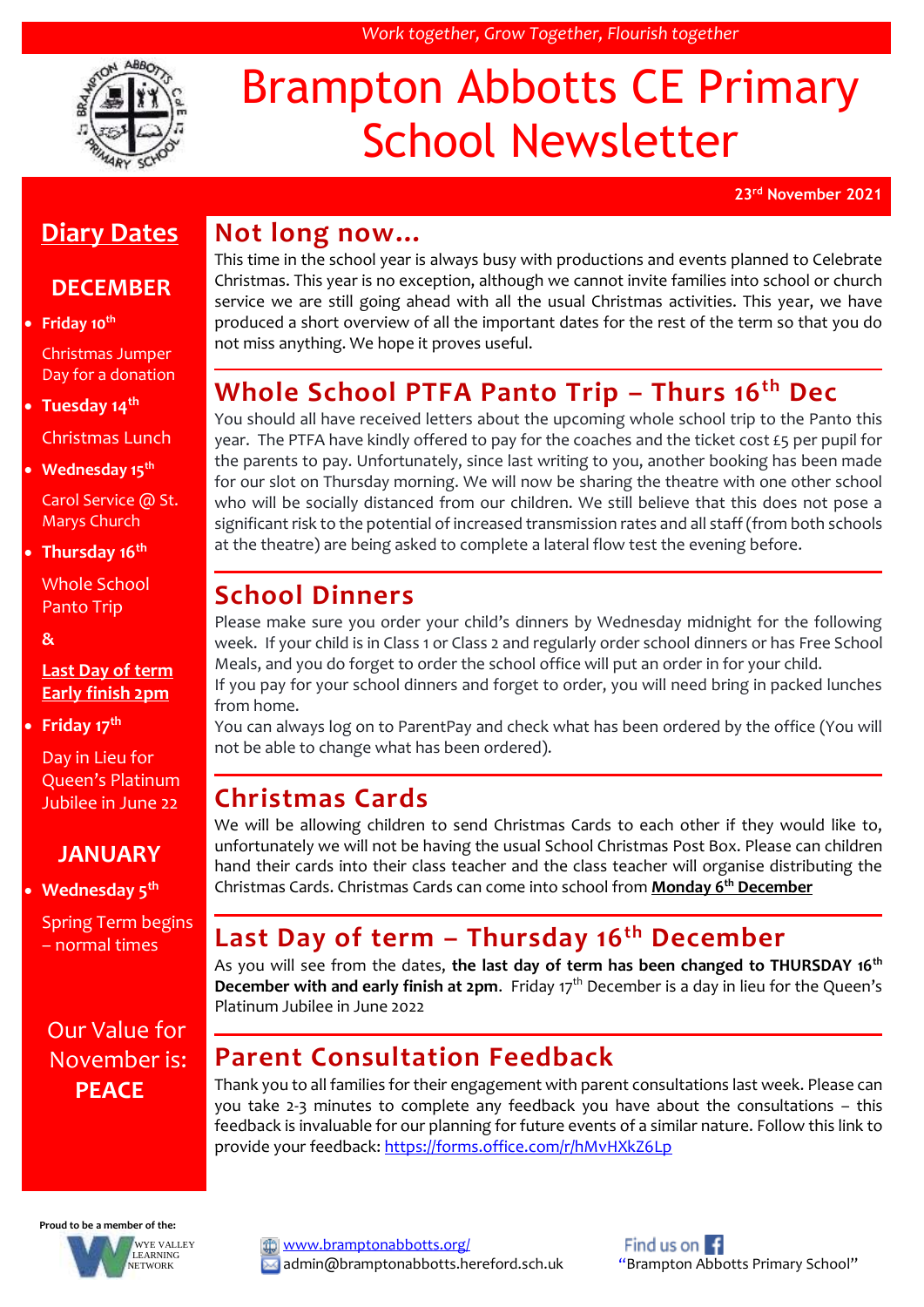### **ParentPay Mobile Numbers**

We will be using ParentPay as the system to text parents, so it is important that we have the best mobile number for each pupil. We need you to log on to ParentPay and add your mobile number immediately. To do this you need to go onto ParentPay and log in. [parentpay.com](http://www.parentpay.com/) (don't use the ParentPay app on your phone)

At the top of the Home screen select the tab that says Profile Settings

If you are logging in on your phone the profile settings is a picture of a blue head and shoulders at the top of your screen,  $4<sup>th</sup>$  symbol along.

| ParentPay<br>Horry.                                                                  | Firm's Account . | Priofile Gettings:<br>CONTRACTOR                             | logid                                                                                                                                                                                                                                  |
|--------------------------------------------------------------------------------------|------------------|--------------------------------------------------------------|----------------------------------------------------------------------------------------------------------------------------------------------------------------------------------------------------------------------------------------|
| Welcom'n.                                                                            |                  |                                                              | ۳                                                                                                                                                                                                                                      |
| я<br>m<br>C (k)<br>10341001                                                          |                  |                                                              | A gift that keeps on giving!<br>Teach your lock about money this Christmas.<br>Signupfor animblicard for a chancertowin 1 of 3 £100 press this Christmas.<br>notation moves and however a little for control part third a 1 month FREE |
| Active Payment name<br>Historical Payment tions<br>Theisactus Nittiey<br>Add a child | ٠                | Direct Florid Salaries EA.23                                 | Ins. original Education                                                                                                                                                                                                                |
| View refroot and colorer<br>PatentPay support                                        | ۰                | <b><i>Hay he Dadary means</i></b><br><b>Porturated benu.</b> | <b>Book means and places:</b><br>Particular time Of                                                                                                                                                                                    |
| Set up pocket money                                                                  | ×                | Fee shared brookings.                                        |                                                                                                                                                                                                                                        |

Once in Profile Settings, select Telephone Numbers.

On a phone select the three white bars under the blue house symbol, click on these three white lines and select telephone numbers.

|                           |   | ParentPay Home   Parent Account   Communication   Profit Serry<br>$-14051$ | Company Leavelle |
|---------------------------|---|----------------------------------------------------------------------------|------------------|
| Nelcoma :                 |   |                                                                            | e                |
|                           |   | Profile Settings                                                           |                  |
| Personal details          |   | Personal details                                                           |                  |
| <b>CO</b> Creat addresses |   | Al farm are marketing Group phone as inpect                                |                  |
| Western nutrition         |   | 10,000                                                                     |                  |
| 試<br><b>JUSTINET</b>      | s | Triban<br>into.<br>٠                                                       |                  |
|                           |   | First name                                                                 |                  |
| <b>PL</b> Passworth       | ś | ×                                                                          |                  |
| Western Party             | × | Lastyame                                                                   |                  |
|                           |   | swice.                                                                     |                  |
|                           |   | $\left( \mathbf{F}\right)$ site or matrix referration                      |                  |
|                           |   | Address                                                                    |                  |
|                           |   | $- - - - -$<br><b>SUN ACROSS</b>                                           |                  |
|                           |   | Fiat / apprtment market [ [ [ [ ] ]                                        |                  |
|                           |   | House compectrates                                                         |                  |
|                           |   | a.                                                                         |                  |